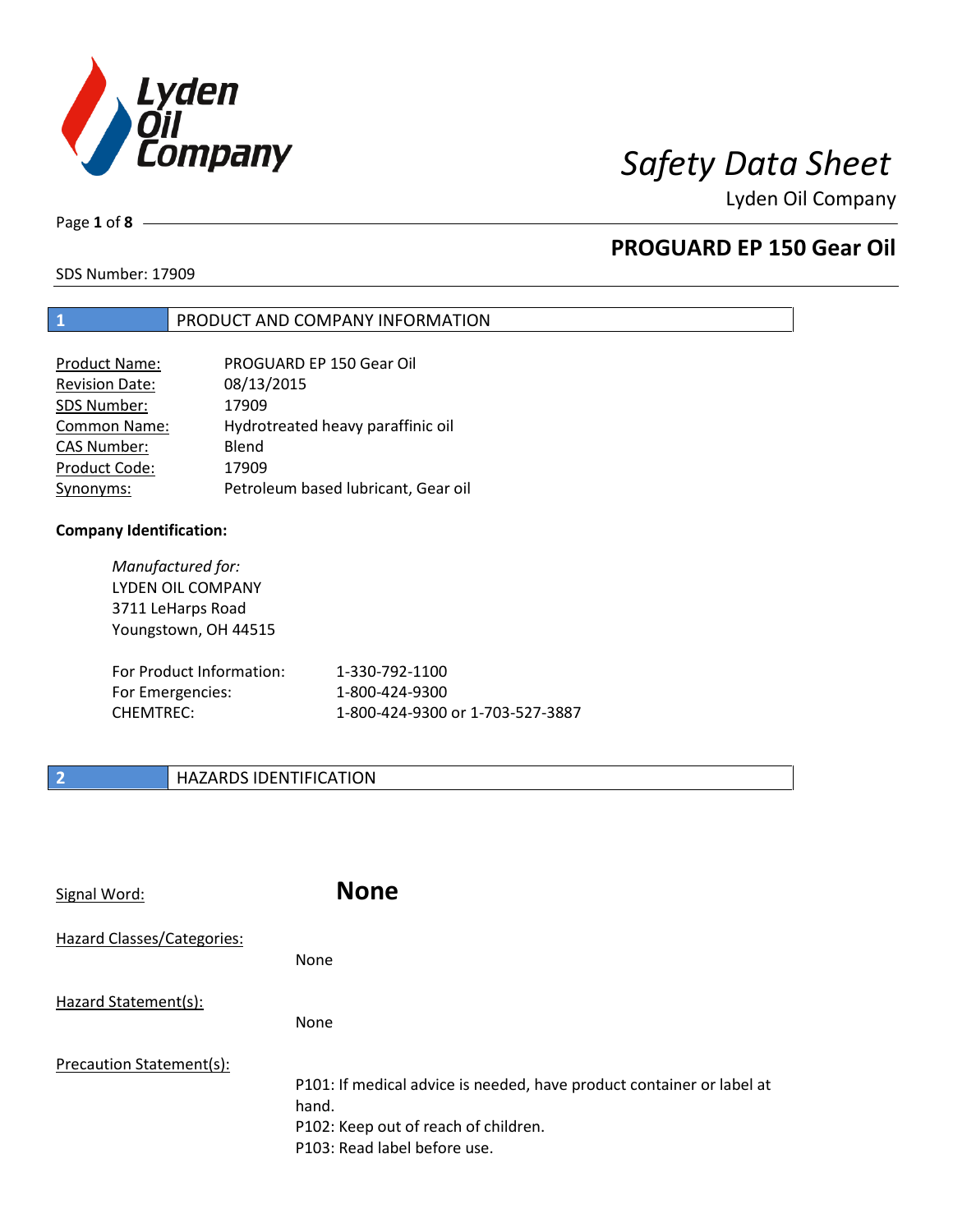

Page **2** of **8**

# **PROGUARD EP 150 Gear Oil**

SDS Number: 17909

Other Hazard Statement(s):

Repeated skin contact may cause dermatitis or an oil acne.

|  | COMPOSITION / INFORMATION ON INGREDIENTS |
|--|------------------------------------------|
|--|------------------------------------------|

Ingredients:

*Mixture of the substances listed below with nonhazardous additions.*

| <b>Chemical Name</b>                                      | <b>CAS Number</b> | Percentage  |
|-----------------------------------------------------------|-------------------|-------------|
| Distillates (petroleum), solvent-dewaxed heavy paraffinic | 64742-65-0        | 50-60       |
| Residual oils, petroleum, solvent dewaxed                 | 64742-62-7        | 40-50       |
| Olefin Sulfide                                            | N/A               | $\langle$ 2 |
| Alkenyl Amine                                             | N/A               | < 0.1       |
| Additives                                                 | N/A               | $<$ 2       |

*\*Any concentration shown as a range is to protect confidentiality or is due to batch variation.*

| $\vert$ 4 | <b>FIRST AID MEASURES</b> |
|-----------|---------------------------|
|-----------|---------------------------|

## Description of First Aid Measures:

| Inhalation:   | If symptoms develop, move victim to fresh air. If symptoms persist,<br>obtain medical attention.                  |
|---------------|-------------------------------------------------------------------------------------------------------------------|
| Skin Contact: | Wash with soap and water. Remove contaminated clothing and wash<br>before reuse. Get medical attention if needed. |
| Eye Contact:  | Rinse opened eye for several minutes under running water. If<br>symptoms persist, consult medical attention.      |
| Ingestion:    | Rinse mouth with water. If symptoms develop, obtain medical<br>attention.                                         |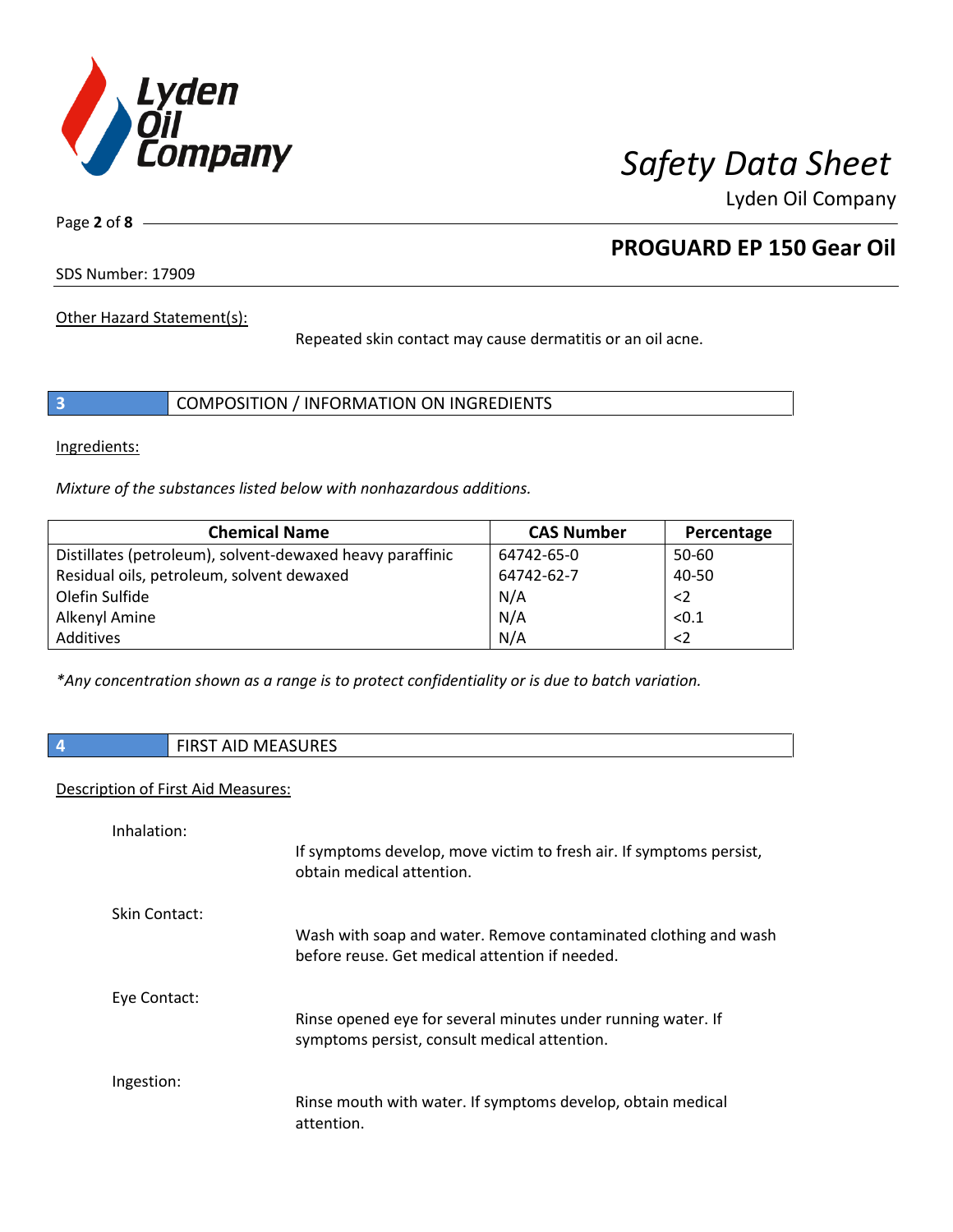

**PROGUARD EP 150 Gear Oil**

Lyden Oil Company

SDS Number: 17909

Page **3** of **8**

| Symptoms and Effects, both acute and delayed:         | No further relevent data available.                                                                                                                                                               |
|-------------------------------------------------------|---------------------------------------------------------------------------------------------------------------------------------------------------------------------------------------------------|
| <b>Recommended Actions:</b>                           | Treat symptomatically. Call a doctor or poison<br>control center for guidance.                                                                                                                    |
| 5<br><b>FIRE FIGHTING MEASURES</b>                    |                                                                                                                                                                                                   |
| Recommended Fire-Extinguishing Equipment:             | Use dry powder, foam, or carbon dioxide fire<br>extinguishers. Water may be ineffective in fighting<br>an oil fire unless used by experienced fire fighters.                                      |
| Possible Hazards During a Fire:                       | Hazardous combustion products may include: A<br>complex mixture of airborne solid and liquid<br>particulates and gases (smoke). Carbon monoxide.<br>Unidentified organic and inorganic compounds. |
| Recommendations to Firefighters:                      | No special measures required.                                                                                                                                                                     |
| $6\phantom{1}6$<br><b>ACCIDENTAL RELEASE MEASURES</b> |                                                                                                                                                                                                   |
| <b>Personal Precautions:</b>                          | Avoid contact with skin, eyes, and clothing.<br>Keep away from sources of ignition.                                                                                                               |
| <b>Emergency Procedures:</b>                          | Contain spilled material, collect in suitable and<br>properly labeled containers.                                                                                                                 |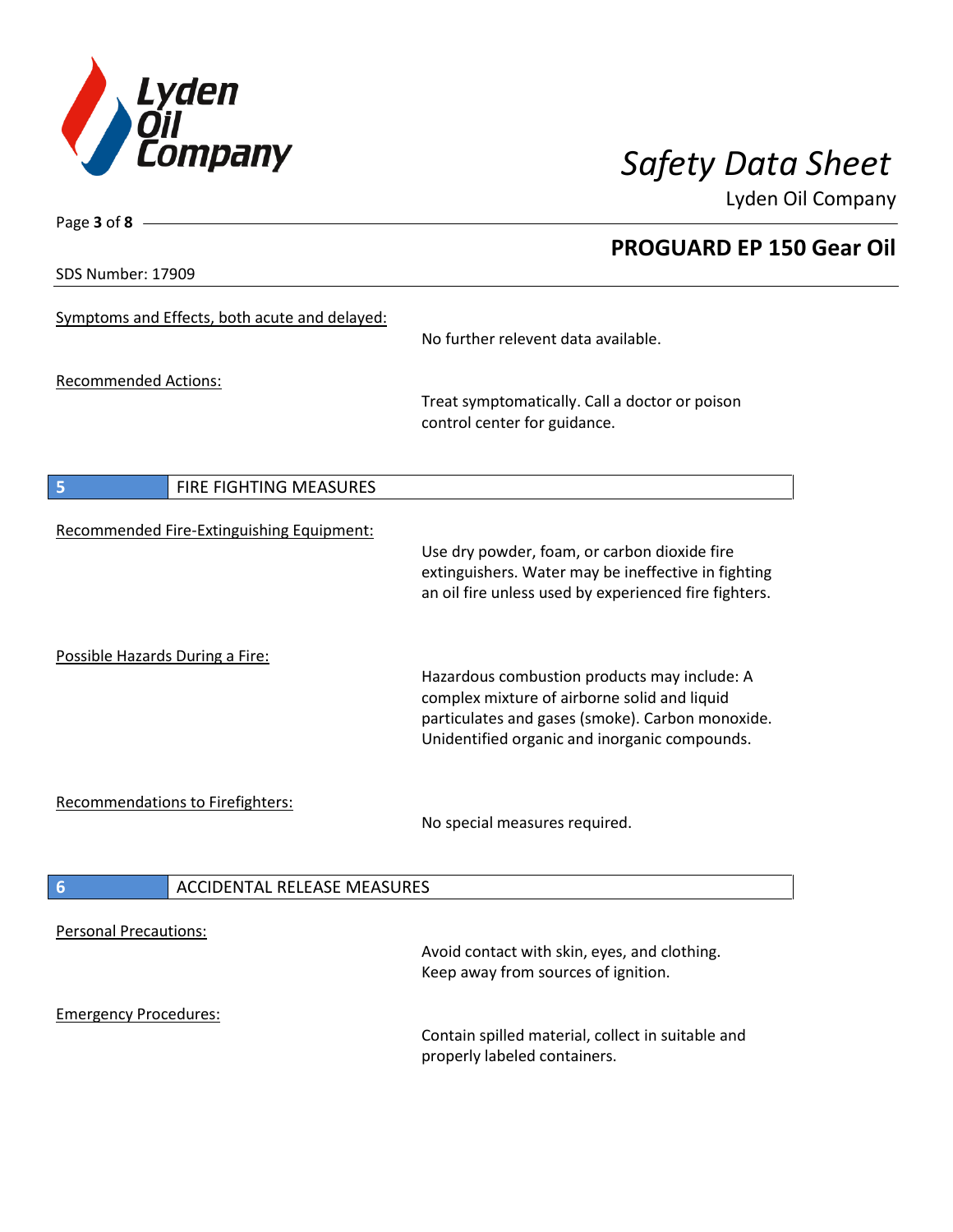

| Page 4 of 8 -                     |                                                                                 |
|-----------------------------------|---------------------------------------------------------------------------------|
|                                   | <b>PROGUARD EP 150 Gear Oil</b>                                                 |
| <b>SDS Number: 17909</b>          |                                                                                 |
| <b>Environmental Precautions:</b> |                                                                                 |
|                                   | Do not allow to reach sewage system or any water                                |
|                                   | course.                                                                         |
|                                   | Do not allow to enter ground waters.                                            |
| Cleanup Procedures:               |                                                                                 |
|                                   | Pick up excess with inert absorbant material.                                   |
|                                   |                                                                                 |
| <b>HANDLING AND STORAGE</b><br>7  |                                                                                 |
| <b>Handling Precautions:</b>      |                                                                                 |
|                                   | Handle with care and avoid spillage on the floor.                               |
|                                   | Do not cut, weld, drill, grind, braze, or solder                                |
|                                   | container.                                                                      |
| <b>Storage Requirements:</b>      |                                                                                 |
|                                   | Keep container tightly sealed.                                                  |
|                                   | Keep away from sources of ignition.                                             |
|                                   |                                                                                 |
| $\boldsymbol{8}$                  | EXPOSURE CONTROLS / PERSONAL PROTECTION                                         |
| <b>Exposure Limits:</b>           |                                                                                 |
|                                   | -64742-65-0 Distillates (petroleum), solvent-dewaxed heavy paraffinic (50-60%): |
|                                   | ACGIH TLV - Long-term value: 5mg/m <sup>3</sup>                                 |
|                                   | OSHA PEL - Long-term value: 5mg/m <sup>3</sup>                                  |
| <b>Engineering Controls:</b>      |                                                                                 |
|                                   | All ventilation should be designed in accordance                                |
|                                   | with OSHA standard (29 CFR 1910.94).                                            |
| Personal Protective Equipment:    |                                                                                 |
|                                   | Wash hands before breaks and at the end of work.                                |
|                                   | Use safety glasses and gloves.                                                  |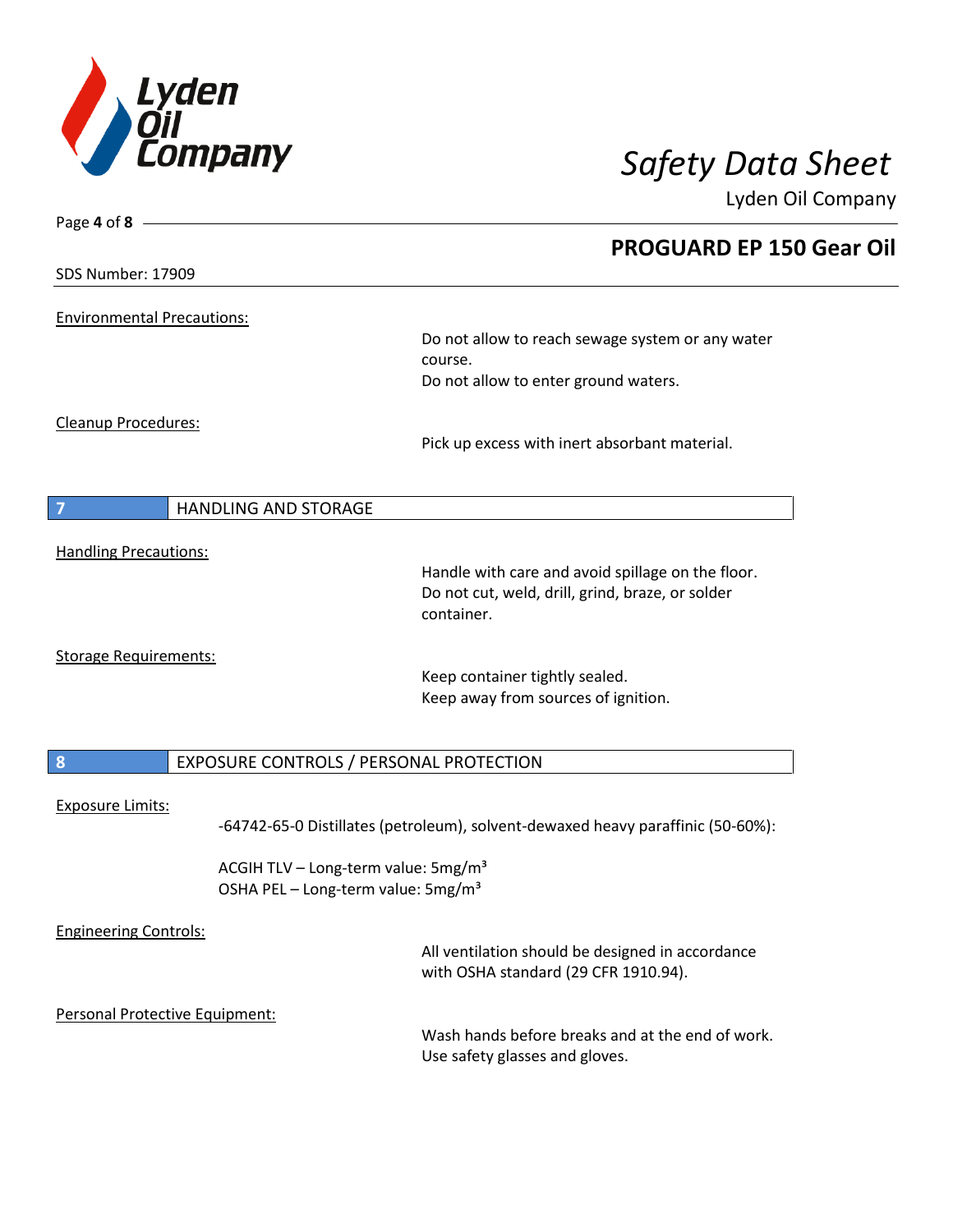

SDS Number: 17909

Page **5** of **8**

## **PROGUARD EP 150 Gear Oil**

| Color:                        | Amber                                        |
|-------------------------------|----------------------------------------------|
| <b>Physical State:</b>        | Liquid                                       |
| Odor:                         | Data not available                           |
| <b>Odor Threshold:</b>        | Data not available                           |
| pH:                           | Data not available                           |
| <b>Melting Point:</b>         | Data not available                           |
| <b>Boiling Point:</b>         | Data not available                           |
| <b>Boiling Range:</b>         | Data not available                           |
| Flash Point:                  | 212.8° C / 415° F (COC method)               |
| <b>Evaporation Rate:</b>      | Data not available                           |
| Flammability:                 | Data not available                           |
| Flammability Limits:          | Data not available                           |
| Vapor Pressure:               | Data not available                           |
| Vapor Density:                | Data not available                           |
| <b>Relative Density:</b>      | 7.28 pounds per gallon at 60°F               |
| Solubilities:                 | Insoluble in water                           |
| <b>Partition Coefficient:</b> | Data not available                           |
| Auto-Ignition Temperature:    | Data not available                           |
| Decomposition Temperature:    | Data not available                           |
| Viscosity:                    | 150 mm <sup>2</sup> /sec (kinematic at 40°C) |
|                               |                                              |

**9** PHYSICAL AND CHEMICAL PROPERTIES

| Stability:                  | Stable under normal conditions.                                  |
|-----------------------------|------------------------------------------------------------------|
| Reactivity:                 | Not reactive under normal conditions.                            |
| Conditions to Avoid:        | Extreme temperature, sparks, open flame, and<br>direct sunlight. |
| <b>Hazardous Reactions:</b> | No known hazardous reactions.                                    |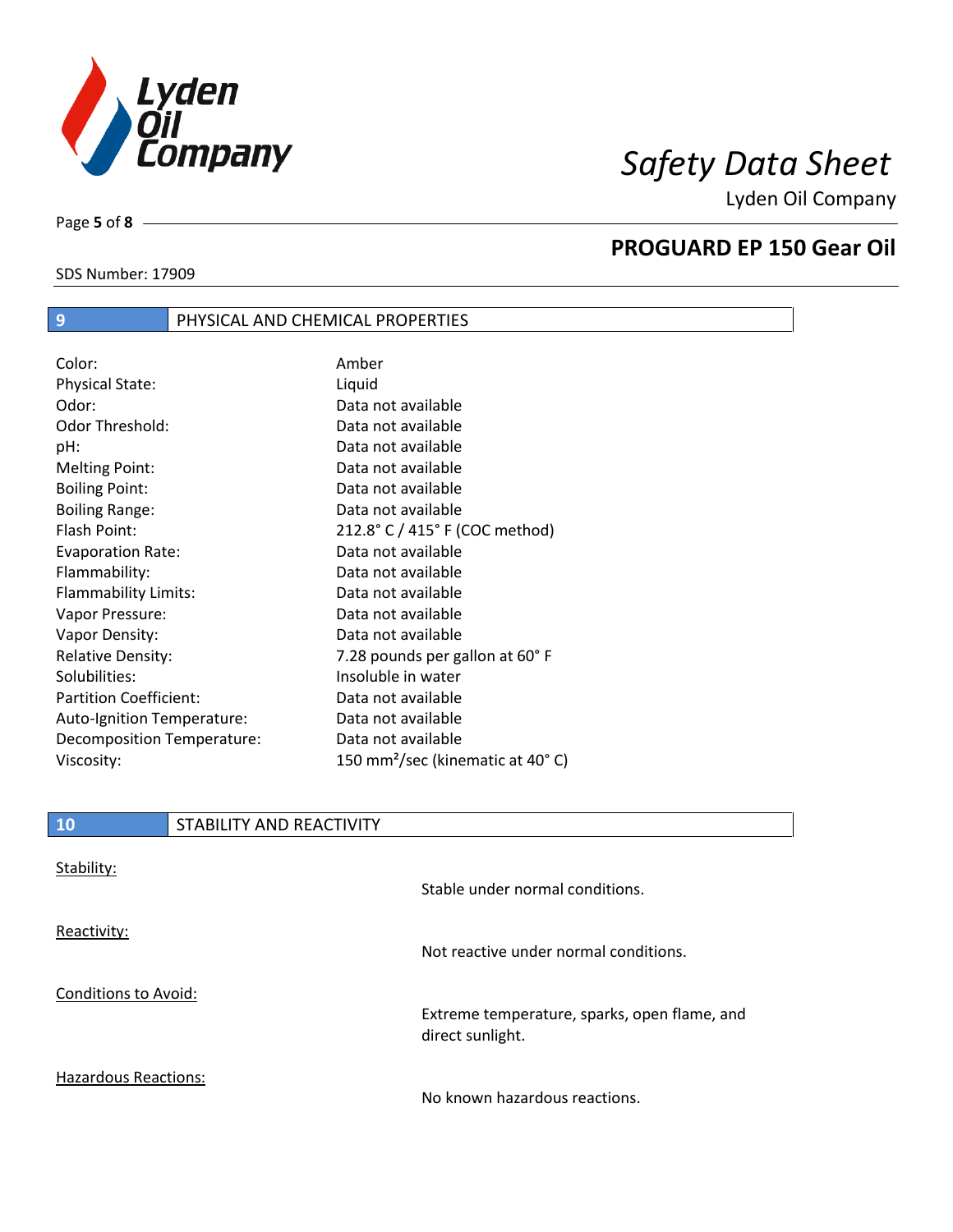

| Page 6 of 8 $-$                        |                                                                         |
|----------------------------------------|-------------------------------------------------------------------------|
|                                        | <b>PROGUARD EP 150 Gear Oil</b>                                         |
| <b>SDS Number: 17909</b>               |                                                                         |
|                                        |                                                                         |
| Incompatible Materials:                | No further relevant information available.                              |
|                                        |                                                                         |
| Decomposition Products:                |                                                                         |
|                                        | Hazardous decomposition products are not<br>expected to form.           |
|                                        |                                                                         |
|                                        |                                                                         |
| 11<br><b>TOXICOLOGICAL INFORMATION</b> |                                                                         |
| Routes of Exposure:                    |                                                                         |
|                                        | Skin and eye contact are the primary routes of                          |
|                                        | exposure although exposure may occur following<br>accidental ingestion. |
|                                        |                                                                         |
| <b>Exposure Effects:</b>               | Repeated skin contact may cause dermatitis or an                        |
|                                        | oil acne.                                                               |
|                                        |                                                                         |
| Measures of Toxicity:                  | <b>Component Acute Toxicity Estimates:</b>                              |
|                                        |                                                                         |
|                                        | Residual oils, petroleum, solvent dewaxed:                              |
|                                        | Oral LD50: >5000 mg/kg (rat)                                            |
|                                        | Dermal LD50: >2000 mg/kg (rabbit)                                       |
|                                        | Inhalative LC50: 2.18 mg/l (4 hours) (rat)                              |
| Carcinogenic/Mutagenic Precautions:    |                                                                         |
|                                        | Non-carcinogenic and not expected to be                                 |
|                                        | mutagentic.                                                             |
|                                        |                                                                         |

## **12** ECOLOGICAL INFORMATION

Ecological Precautions:

Avoid exposing to the environment.

Ecological Effects:

No specific environmental or aquatic data available.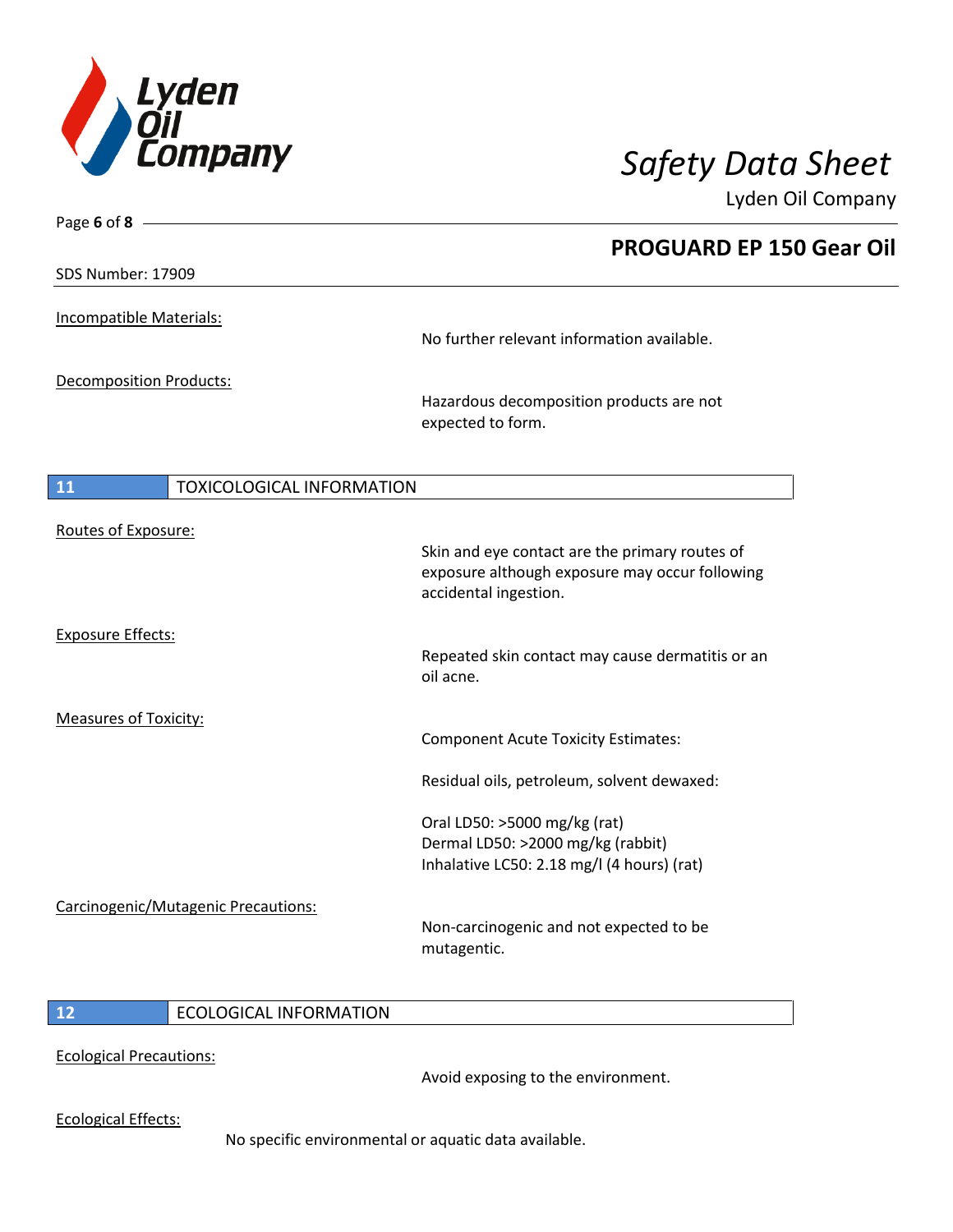

**PROGUARD EP 150 Gear Oil**

Lyden Oil Company

SDS Number: 17909

Page **7** of **8**

| 13                                                                                                | <b>DISPOSAL CONSIDERATIONS</b>                                                       |                                                                                             |
|---------------------------------------------------------------------------------------------------|--------------------------------------------------------------------------------------|---------------------------------------------------------------------------------------------|
| Disposal Methods:                                                                                 |                                                                                      |                                                                                             |
|                                                                                                   |                                                                                      | Dispose of waste material in accordance with all<br>local, state, and federal requirements. |
| <b>Disposal Containers:</b>                                                                       |                                                                                      | Use properly approved container for disposal.                                               |
| <b>Special Precautions:</b>                                                                       |                                                                                      | Do not flush to surface waters or drains.                                                   |
| 14                                                                                                | TRANSPORT INFORMATION                                                                |                                                                                             |
| <b>UN Number:</b><br><b>UN Shipping Name:</b><br><b>Transport Hazard Class:</b><br>Packing Group: | Data not available<br>Data not available<br>Data not available<br>Data not available |                                                                                             |
| <b>Environmental Hazards:</b>                                                                     |                                                                                      | Data not available                                                                          |
| <b>Bulk Transport Guidance:</b>                                                                   |                                                                                      | Data not available                                                                          |
| <b>Special Precautions:</b>                                                                       |                                                                                      | Not regulated by DOT.                                                                       |
| 15                                                                                                | <b>REGULATORY INFORMATION</b>                                                        |                                                                                             |

This material and all of its components are listed on the Inventory of Existing Chemical Substances under the Toxic Substances Control Act.